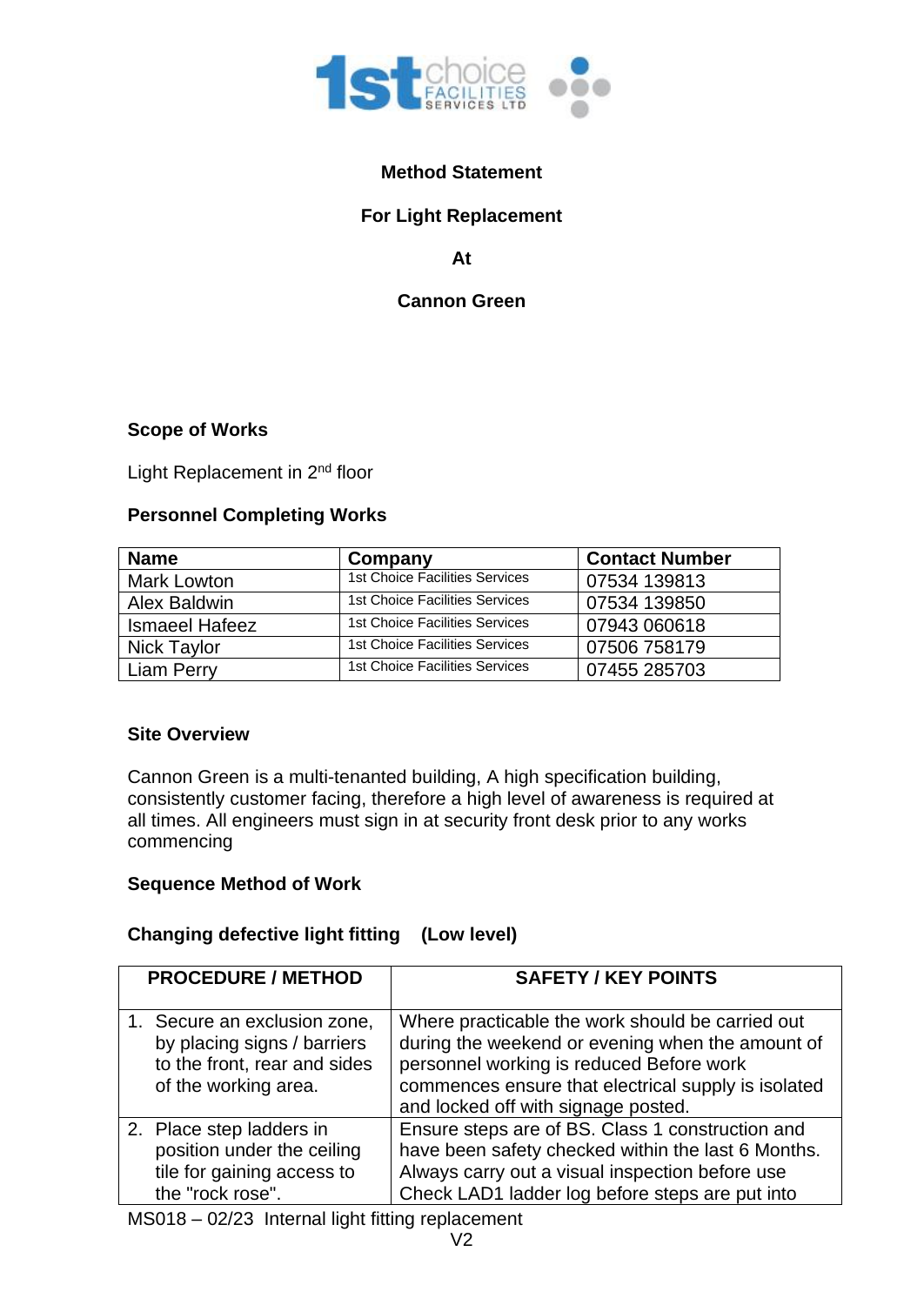

|                                                                                                                                                                                      | use.                                                                                                                                                                                                                                                                             |
|--------------------------------------------------------------------------------------------------------------------------------------------------------------------------------------|----------------------------------------------------------------------------------------------------------------------------------------------------------------------------------------------------------------------------------------------------------------------------------|
| 3. When using step ladders<br>follow the guidance in the<br>RA WE1                                                                                                                   | Do not use the top step unless the steps are<br>designed for that purpose.                                                                                                                                                                                                       |
|                                                                                                                                                                                      | Do not lean side-ways on the steps as they have a<br>low tolerance to sideways loading.                                                                                                                                                                                          |
| 4. Release the ceiling tile and<br>slide across the ceiling<br>grid.                                                                                                                 |                                                                                                                                                                                                                                                                                  |
| 5. Isolate Light fitting "rock<br>rose" by twisting the outer<br>rose and sliding back the<br>inner unit.                                                                            |                                                                                                                                                                                                                                                                                  |
| 6. Re-position the stepladders<br>under the defective<br>luminaire.                                                                                                                  | Ensure steps are of BS. Class 1 construction and<br>have been safety checked within the last 6 Months.<br>Check LAD1before use.                                                                                                                                                  |
|                                                                                                                                                                                      | Do not use the top step unless the steps are<br>designed for that purpose.                                                                                                                                                                                                       |
|                                                                                                                                                                                      | Do not lean side-ways on the steps as they have a<br>low tolerance to sideways loading.                                                                                                                                                                                          |
| 7. Put on safety glasses /<br>goggles.                                                                                                                                               |                                                                                                                                                                                                                                                                                  |
| 8. Grip the tube and twist to<br>release the tube from the<br>holder.                                                                                                                | Ensure only sufficient grip is made to release the<br>unit - undue force may break the tube.<br>Ensure tube is temporarily stored safely where it will<br>not become a trip hazard. Make sure waste tubes<br>are disposed of in line with current hazardous waste<br>legislation |
| 9. Remove Light fitting clips<br>and drop light fitting down<br>to ground level                                                                                                      |                                                                                                                                                                                                                                                                                  |
| 10. Re-install Light fitting into<br>ceiling and engage clips                                                                                                                        |                                                                                                                                                                                                                                                                                  |
| 11. Re-position steps and<br>replace "Rock rose" - by<br>twisting the outer rose and<br>sliding back the inner unit.<br>Replace ceiling tile.<br>Remove steps and<br>exclusion zone. |                                                                                                                                                                                                                                                                                  |
| 12. Replace all tools and<br>equipment to storeroom.<br>Leave work area clean and<br>tidy.<br>13. Complete Worksheet and                                                             |                                                                                                                                                                                                                                                                                  |
| update client                                                                                                                                                                        |                                                                                                                                                                                                                                                                                  |

MS018 – 02/23 Internal light fitting replacement